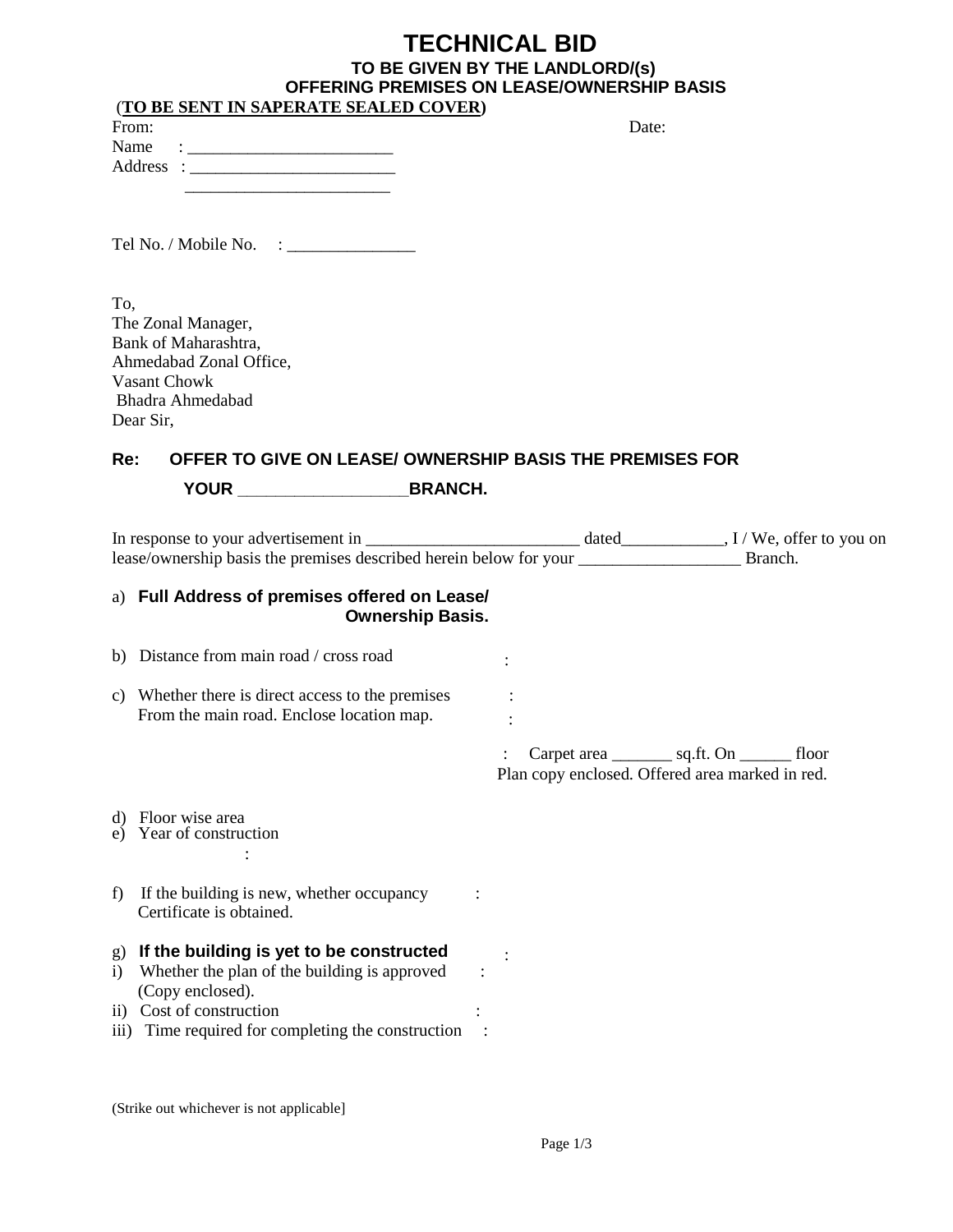#### h) If the building is old whether repairs /  $\cdot$ Renovation is required.

- j) If so cost of repairs  $\prime$  construction
- k) Boundaries

| ,,, |            |       |                           |  |
|-----|------------|-------|---------------------------|--|
| k)  | Boundaries |       |                           |  |
|     |            | East  | $\bullet$                 |  |
|     |            | West  | ٠<br>$\ddot{\phantom{a}}$ |  |
|     |            | North | ٠<br>٠                    |  |
|     |            | South | ٠<br>٠                    |  |
|     |            |       |                           |  |

Note: Rentable floor area includes carpet area of sanitary convenience, kitchen, pantry, canteen, store etc. and internal passage and corridor if any. Refer Bank's definition of rentable floor area.

- l) **Lease Period**: [Bank would like to have 15 years lease period.]
	- \_\_\_\_\_\_\_\_ Years certain from the date of handing over vacant possession [after completion of construction, repairs, renovations, additions, alterations etc]. With a further period of \_\_\_\_\_\_\_\_\_\_ years at your OPTION with \_\_\_\_\_\_\_\_\_% enhancement in rent for the option period. 1)
	- In case I/We, fail to discharge the entire loan [to be granted by the Bank for construction / repairs / renovation / addition of the premises) along with interest within the agreed period of lease, I/We, agree for further extension of lease at the same rental rates, as will be paid at the time of expiry of agreed lease period, till the loan with interest is cleared in full. This is without prejudice to the rights of the Bank to recover such outstanding by enforcement of the security or by other means such as may be deemed necessary by the Bank. 2)
	- You are however at liberty to vacate the premises at any time during the pendency of lease by given three month's notice in writing, without paying any compensation for earlier termination. 3)

#### m) **Taxes / Rates** :

 All existing and enhanced Municipal Corporation taxes, rates and cesses will be paid by me/us. The present taxes are Rs. p.a.

#### n) **Maintenance / Repairs**:

- 1) Bank shall bear actual charges for consumption of water. I/We undertake to provide separate meter for this purpose. I/We shall arrange 30-40 KVA electricity load on a separate meter in Bank's name. All expenses for the same except deposit payable to the Electricity Board will be paid by us.
- 2) All repairs including annual / periodical white washing and annual / periodical painting will be got done by me/us at my/our cost. In case the repairs and/or white/colour washing is/are not done by me/us as Agreed now, you will be at liberty to carry out such repairs, white/colour washing at our cost and deduct all such expenses from the rent payable to us.

#### 3) Rental Deposit:

You have to give us a sum of Rs. \_\_\_\_\_\_\_\_\_\_\_\_\_\_\_\_ (Rs. \_\_\_\_\_\_\_\_\_\_\_\_\_\_\_\_\_\_\_\_\_\_\_\_\_\_\_\_\_\_\_\_\_\_) being the advance rent deposit for **three months** which will be refunded to you at the time of vacating the premises or you are at liberty to adjust the amount from the last 3 month's rent payable by me/us by you before you vacate (**Applicable only where no loan component is involved**).

#### o) **Lease Deed / Registration charges**:

 I/We undertake to execute regular lease deed, in your favour containing the mutually accepted / sanctioned terms of lease at the time of delivery of possession. I/We undertake to bear the charges towards stamp duty and registration charges for registering the lease deed on the basis of **50:50** between the Bank and me/us.[i.e. lease expenses are to be shared equally by the Bank & the landlords]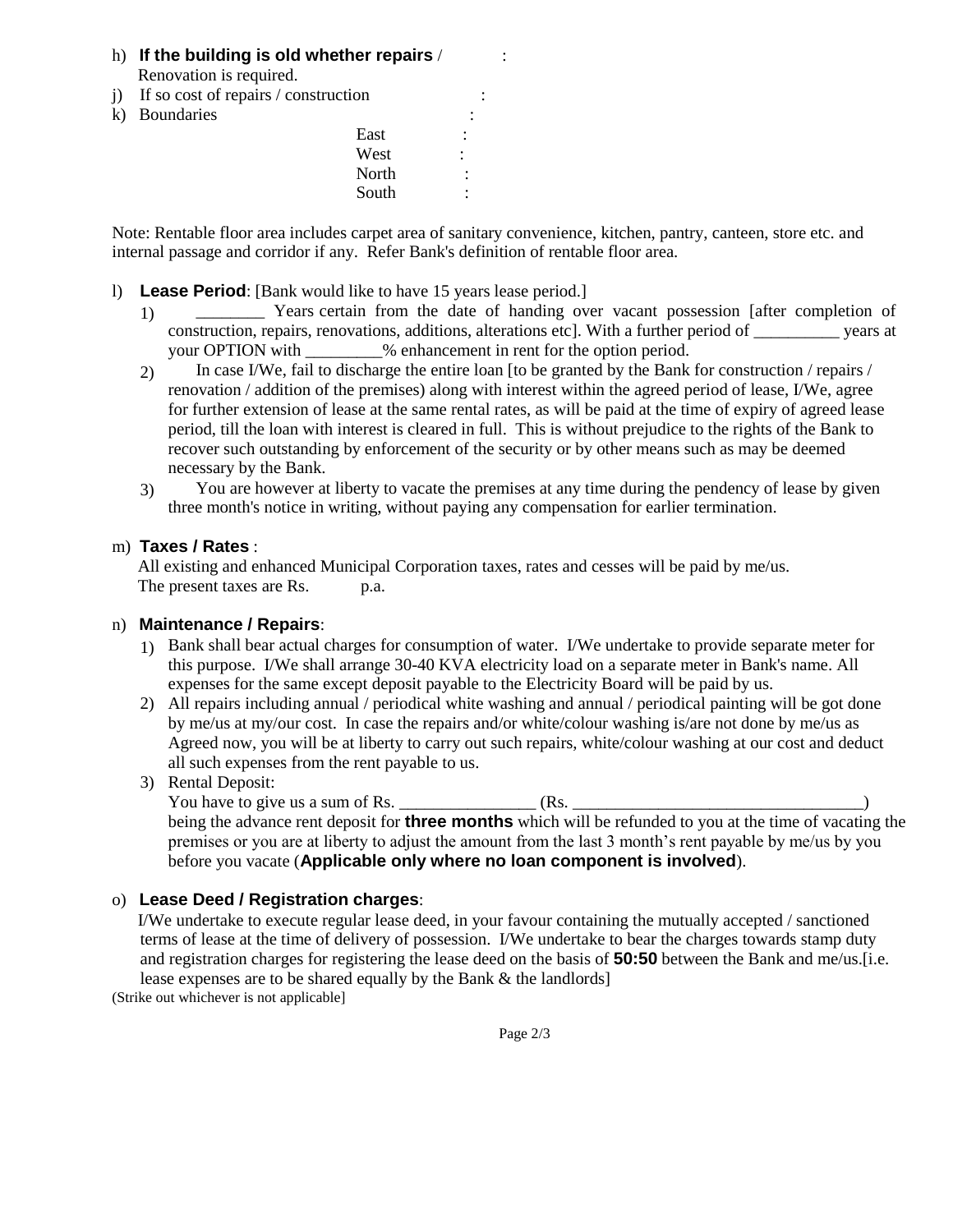## **D E C L A R A T I O N**

- A) I/We, am/are aware that, the rent shall be calculated as per the **carpet area** which will be measured in the presence of landlord/s and Bank Officials after completion of the building in all respects as per the Specification/requirement of the Bank.
- B) The concept carpet area for rental purpose was explained to me/us and clearly understood by me/us, according to which the area occupied by toilets, staircase, pillars, and service shafts more than 2 sq.mtrs. in area, balcony, common passage, A/c plant room, walls and other uncovered area, would be excluded for arriving at rental payments : (Strike out whichever is not applicable, particularly for toilets).
- C) I/We agree to provide the following amenities:
	- $\Box$  Construction of Strong-Room as per RBI specifications and size of about 300 sft. We will also raise a brick wall within the Strong-Room, with a Steel grill door segregating cash safe section from locker Section. The walls of the Strong-room have to be 12" RCC reinforced with Steel 'Jala'. **Strong-Room main door with grill door will be provided by the Bank.**
	- Construction of platforms in cement-concrete or brick work 22" wide, 6" high and length as per  $\Box$ Architect's drawings for keeping lockers etc. in the Strong-Room area.
	- Flooring in vitrified / porcelain tiles of colour and size specified by Bank's Architect.
	- $\Box$  Separate toilets for ladies and gents with provision of W/C, WHB, urinals and necessary faucets.
	- $\Box$  Construction / alteration of staircase if any as per Architect's drawings and specifications.
	- $\Box$  External finish given to the walls will be red / black granite stone 18mm thick.
	- $\Box$  All entry and exit points will be secured by aluminum frame doors with 12 mm glass, grills, collapsible gates and mechanical shutters.
	- Provision of aluminum frame windows with glass and MS grills as specified by the Bank's Architect.
	- $\Box$  All brick walls / CC platforms / cc lofts or any other civil work as may be required at the time of execution of Bank's interior work will be at the lessor's cost.
	- Painting of premises before delivery of possession and every 3 years thereafter. Major repairs as and when necessary to be carried out by the lessor's as and when required.
	- Bank will use part of the terrace of the building free of any rental charge for installation of V-SAT antenna and noiseless gen-set, in case of need.
	- Bank's Sign Boards: As long as the premises are occupied by the Bank, lessors or any other person or firm will not put up any hoarding on the portion of the premises meant for Bank's own sign-boards.

#### D) **I/We declare that I am/we are the absolute owner of the plot/building offered to you and having valid marketable title over the above**.

- E) The charges/fees towards scrutinizing the title deeds of the property by the Bank's approved lawyer will be **borne by me/us.** Approved plan showing the offered area in red together with related papers/permissions etc are enclosed. List of amenities available are enclosed on separate sheet.
- F) You are at liberty to remove at the time of vacating the premises, all electrical fittings and fixtures,
- counters, safes, safe deposit lockers, cabinets, strong room, partitions and other furniture put up by you.
- G) If my/our offer is acceptable, I/We will give you possession of the above premises on
- H) I/We further confirm that this offer is irrevocable and shall be open for \_\_\_\_\_\_ days from date hereof, for Acceptance by you.[minimum validity period 90 days] I)
- I/We undertake to obtain "No Objection Certificate" for letting out the premises to bank before handing over the possession to bank (Applicable for premises under Residential category).

(Owners / Signature) (Strike out whichever is not applicable]

Page  $3/3$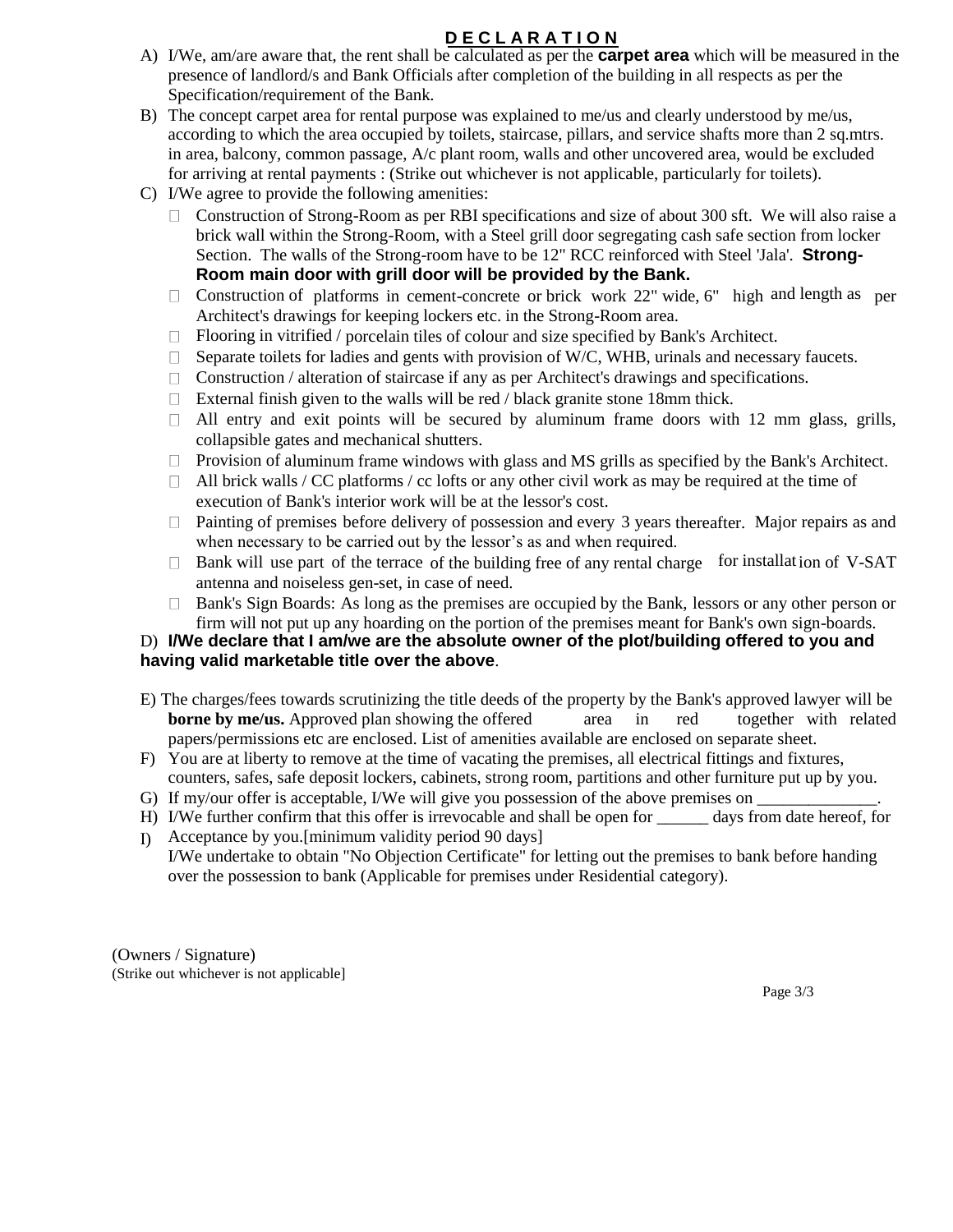# **COMMERCIAL BID**

#### **(TO BE SENT IN SAPERATE SEALED COVER**)

From: Date:

| Name      | ٠<br>٠ |
|-----------|--------|
| Address : |        |
|           |        |

Tel No. / Mobile No. : \_\_\_\_\_\_\_\_\_\_\_\_\_\_\_

To, To, The Zonal Manager, Bank of Maharashtra, Ahmedabad Zonal Office, Vasant Chowk Bhadra Ahmedabad

Dear Sir,

### **Re : OFFER TO GIVE ON LEASE /OWNERSHIP BASIS THE PREMISES FOR YOUR \_\_\_\_\_\_\_\_\_\_\_\_\_\_\_\_\_\_\_ BRANCH.**

In response to your advertisement in \_\_\_\_\_\_\_\_\_\_\_\_\_\_\_\_\_\_\_\_\_\_\_\_\_ dated\_\_\_\_\_\_\_\_\_\_\_\_, I / We, offer to you on lease/ownership basis -the premises described herein below for your \_\_\_\_\_\_\_\_\_\_\_\_\_\_\_\_\_\_\_ Branch.

> **: :**

a) Full Addres Ofthe Premise Offere **d s s on Lease/Ownership** 

**Commercial Bid Details:** 

**Premises on Rental Basis** 

| Carpet area of the Floor<br>premises in sq.ft | Rateof rent Basic Rent<br>per sq.ft. | <b>Service</b><br>charges/Amenity<br>charges if any | Rent per month |
|-----------------------------------------------|--------------------------------------|-----------------------------------------------------|----------------|
|                                               |                                      |                                                     |                |

**Premises on Ownership Basis** 

| Carpet area of the Floor<br>premises in sq.ft | Rate per sq.ft. | <b>Total</b><br>compensation | Stamp duty<br>registration<br>charges * | & |
|-----------------------------------------------|-----------------|------------------------------|-----------------------------------------|---|
|                                               |                 |                              |                                         |   |

\*Clarify sharing of the same.